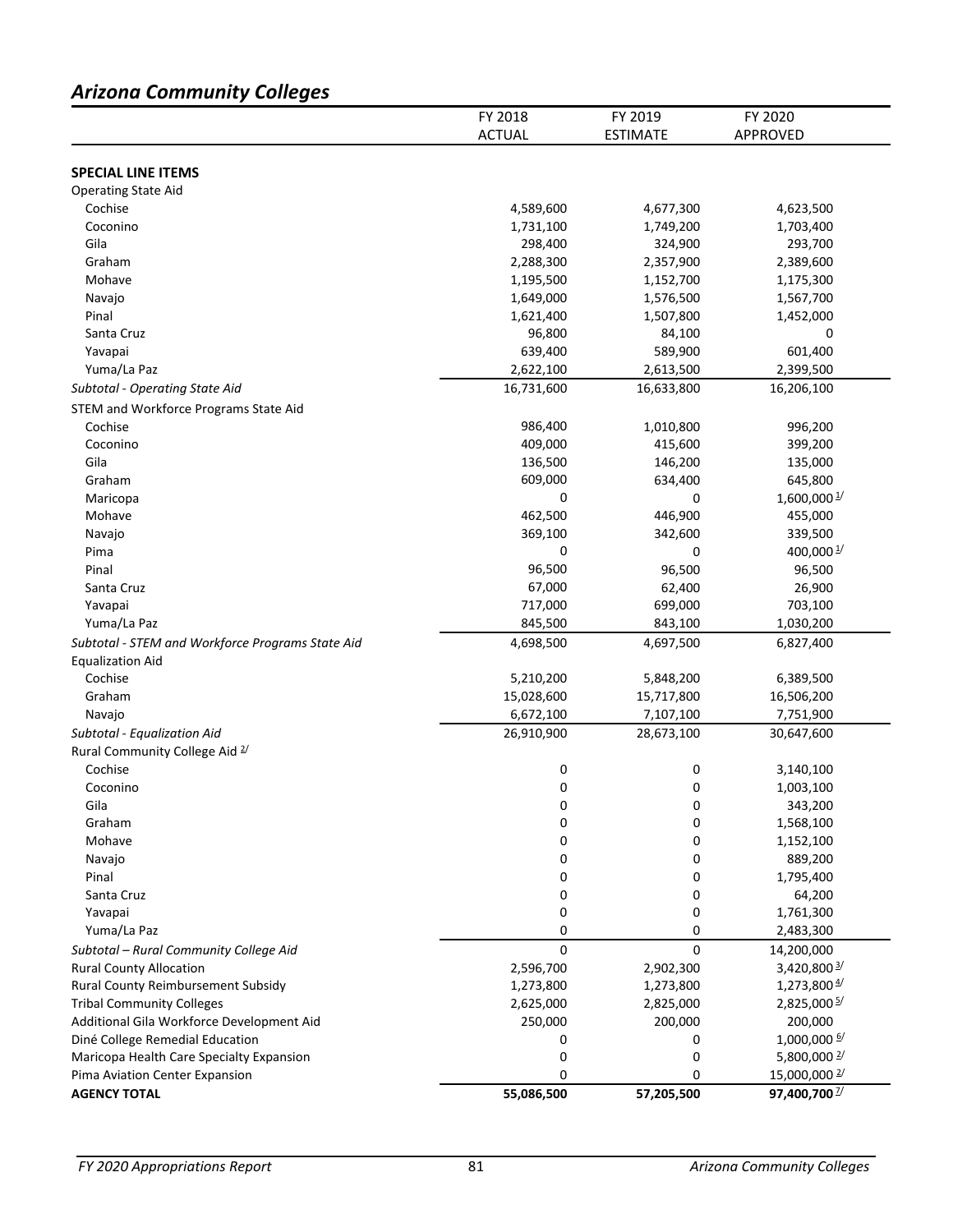|                                      | FY 2018<br>ACTUAL | FY 2019<br><b>ESTIMATE</b> | FY 2020<br>APPROVED |
|--------------------------------------|-------------------|----------------------------|---------------------|
| <b>FUND SOURCES</b>                  |                   |                            |                     |
| General Fund                         | 55,086,500        | 57,205,500                 | 97,400,700          |
| <b>SUBTOTAL - Appropriated Funds</b> | 55,086,500        | 57,205,500                 | 97,400,700          |
| Other Non-Appropriated Funds         | 20,121,600        | 20,121,600                 | 20,121,600          |
| <b>TOTAL - ALL SOURCES</b>           | 75,208,100        | 77,327,100                 | 117,522,300         |

**AGENCY DESCRIPTION** — The Arizona community college system is comprised of 10 college districts and 2 provisional districts. Arizona's community colleges provide programs and training in the arts, sciences and humanities, and vocational education leading to an Associate's degree, Certificate of Completion, or transfer to a Baccalaureate degree-granting college or university.

## **FOOTNOTES**

- 1/ The following amounts are appropriated from the state General Fund in each of FY 2020, FY 2021 and FY 2022 to the following Arizona community college districts for STEM and workforce development:
	- 1. Maricopa \$1,600,000
	- 2. Pima \$400,000
- 2/ Appropriated for FY 2020 by Laws 2019, Chapter 263, Section 134.
- 3/ A.R.S. § 15-1469.01 provides that the General Fund will pay the initial cost of students attending community colleges who are from counties that are not part of an established community college district, and then the state will withhold these counties' sales tax revenues to offset that cost. In FY 2020, that amount is estimated to be \$3,420,800. Because this appropriation is in permanent statute, it is not included in the General Appropriation Act.
- 4/ Of the \$1,273,800 appropriated to the Rural County Reimbursement Subsidy line item, Apache County receives \$699,300 and Greenlee County receives \$574,500. (General Appropriation Act footnote)
- 5/ A.R.S. § 42-5031.01 directs the State Treasurer to annually transmit to the tribal colleges 10% of Transaction Privilege Tax (TPT) revenues collected from sources located on the reservation, or \$1,750,000, whichever is less, as well as 5% of TPT revenues collected on the reservation, or \$875,000, whichever is less, to a technical college on the same reservation. Because this appropriation is in permanent statute, it is not included in the General Appropriation Act.
- 6/ On or before October 15, 2020, the Diné college board of regents shall submit to the Governor, the Speaker of the House of Representatives, the President of the Senate, the Secretary of State and the Joint Legislative Budget Committee a report that details the course completion rate for students who received remedial education during the 2019-2020 academic year. (General Appropriation Act footnote)

 $\mathcal{L} = \{ \mathcal{L} = \{ \mathcal{L} = \mathcal{L} \} \cup \{ \mathcal{L} = \{ \mathcal{L} = \mathcal{L} \} \cup \{ \mathcal{L} = \{ \mathcal{L} = \mathcal{L} \} \cup \{ \mathcal{L} = \{ \mathcal{L} = \mathcal{L} \} \cup \{ \mathcal{L} = \{ \mathcal{L} = \mathcal{L} \} \cup \{ \mathcal{L} = \{ \mathcal{L} = \mathcal{L} \} \cup \{ \mathcal{L} = \{ \mathcal{L} = \mathcal{L} \} \cup \{ \mathcal{L} = \{ \mathcal{L}$ 

7/ General Appropriation Act funds are appropriated as District-by-District Special Line Items.

## *Operating State Aid*

The budget includes \$16,206,100 from the General Fund in FY 2020 for Operating State Aid. FY 2020 adjustments are as follows:

#### **Enrollment Changes**

The budget includes a decrease of \$(427,700) from the General Fund in FY 2020 to fund the statutory formula for Operating State Aid.

This amount funds statutory formula costs for a (798), or (2.7)%, decrease in Full Time Student Equivalent (FTSE) students in rural community colleges *(see Table 1).* The (798) net FTSE decrease consists of a (709) FTSE decrease in non-dual enrollment students and an (89) FTSE decrease in dual enrollment students. A.R.S. § 15-1466.01 requires dual enrollment students be funded at 50% for

state aid purposes. Dual enrollment refers to high school students who are enrolled in community college courses for both high school and community college credit.

The FY 2020 budget has no Operating State Aid for the Santa Cruz Provisional Community College District (SCPCCD) for FY 2020. The Operating State Aid formula adjusts a community college's Operating State Aid appropriation for FY 2020 based on the FTSE change from FY 2017 to FY 2018 multiplied by the statewide average Operating State Aid provided in FY 2019 (\$588). Given the SCPCCD (170) FTE reduction, their operating reduction would be \$(100,000). SCPCCD, however, only has \$84,100 in Operating State Aid. As a result, Santa Cruz will qualify for \$0 in FY 2020 in Operating State Aid.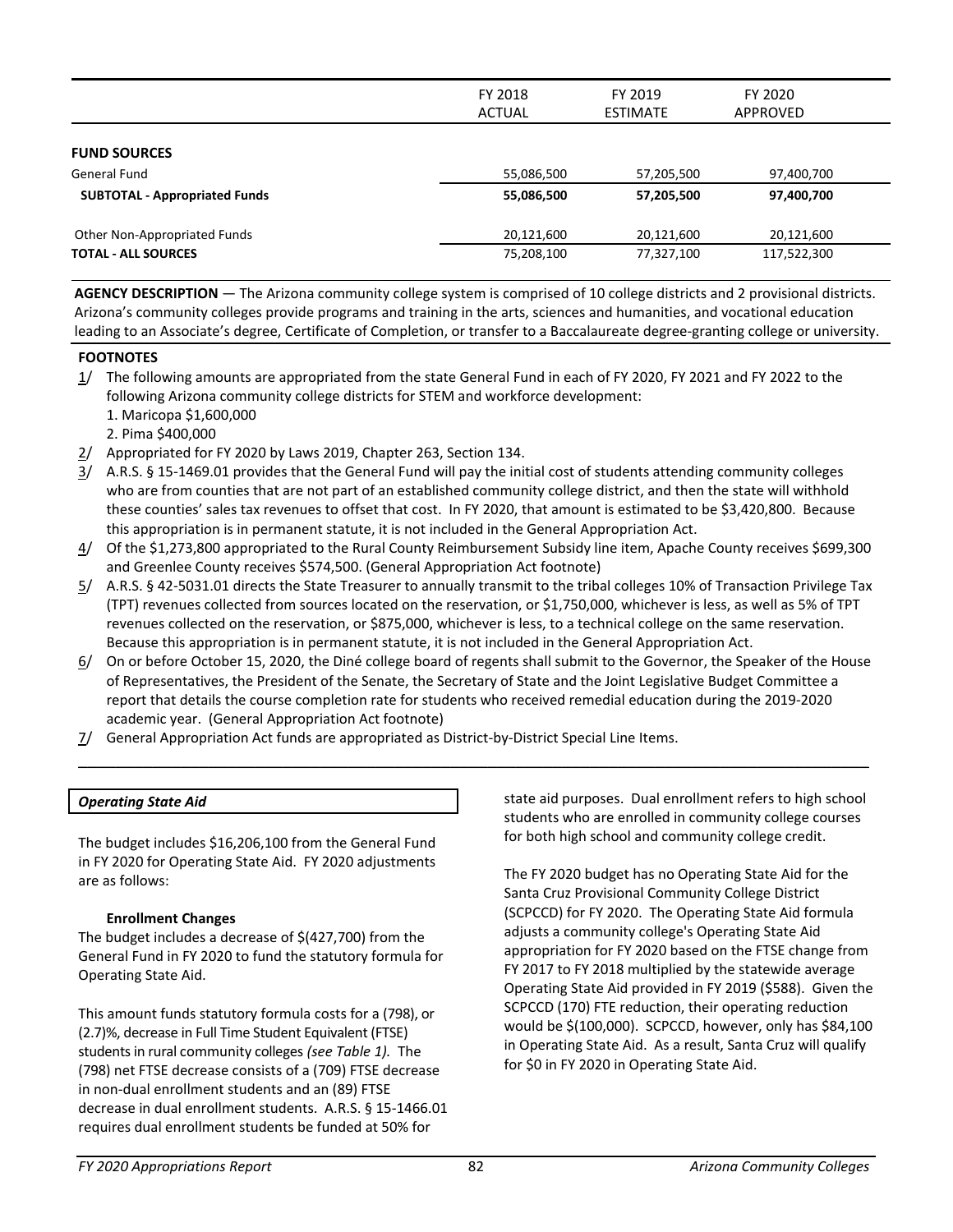| Table 1         |                                  |                                     |           |  |  |  |
|-----------------|----------------------------------|-------------------------------------|-----------|--|--|--|
|                 |                                  | <b>Community College Enrollment</b> |           |  |  |  |
|                 |                                  |                                     |           |  |  |  |
|                 | FY 2017<br>FY 2018<br>Percentage |                                     |           |  |  |  |
| <b>District</b> | <b>FTSE</b>                      | FTSE                                | Change    |  |  |  |
| Cochise         | 6,353                            | 6,258                               | (1.5)%    |  |  |  |
| Coconino        | 2,048                            | 1,999                               | (2.4)%    |  |  |  |
| Gila            | 735                              | 684                                 | (6.9)%    |  |  |  |
| Graham          | 3,075                            | 3,125                               | 1.6%      |  |  |  |
| Mohave          | 2,270                            | 2,296                               | 1.1%      |  |  |  |
| Navajo          | 1,827                            | 1,772                               | $(3.0)\%$ |  |  |  |
| Pinal           | 3,688                            | 3,578                               | $(3.0)\%$ |  |  |  |
| Santa Cruz      | 298                              | 128                                 | (57.0)%   |  |  |  |
| Yavapai         | 3,498                            | 3,510                               | 0.3%      |  |  |  |
| Yuma/La Paz     | 5,305                            | 4,949                               | (6.7)%    |  |  |  |
| Total           | 29,097                           | 28,299                              | (2.7)%    |  |  |  |

*Background* – With the exception of Maricopa and Pima, the Operating State Aid line items provide each community college district with funds for continuing operating and maintenance expenses pursuant to A.R.S. § 15-1466. The Operating State Aid formula adjusts state aid in an amount that reflects changes in the FTSE enrollment count. This enrollment adjustment is calculated by multiplying the change in the most recent year's actual FTSE for each district by the average state aid per FTSE appropriated in the current fiscal year. *(For FY 2020, the last actual FTSE data was from FY 2018.)*

As permanent law, the FY 2016 Higher Education Budget Reconciliation Bill (BRB) eliminated Operating State Aid for Maricopa and Pima. The FY 2018 Higher Education BRB subsequently restored Maricopa and Pima County's eligibility for FY 2019 Operating State Aid in permanent law. Since then, however, a session law provision has suspended the formula. As a result, Maricopa and Pima County continued to receive no Operating State Aid. The FY 2020 Higher Education BRB continues to suspend Maricopa and Pima Operating State Aid funding in FY 2020.

The full formula funding for Maricopa and Pima County cannot be calculated for FY 2020. The Operating State Aid formula adjusts the prior year's appropriation based on the changes in FTSE enrollment count. Maricopa and Pima County have not received Operating State Aid since FY 2015.

## *STEM and Workforce Programs State Aid*

The budget includes \$6,827,400 from the General Fund in FY 2020 for Science, Technology, Engineering and Mathematics (STEM) and Workforce Programs State Aid (formerly Capital Outlay State Aid). FY 2020 adjustments are as follows:

## **Enrollment Changes**

The budget includes an increase of \$129,900 from the General Fund in FY 2020 to fund increased formula costs for STEM and Workforce Programs State Aid. As permanent law, the FY 2018 Higher Education BRB restored eligibility for FY 2019 STEM and Workforce Programs State Aid funding for Maricopa and Pima County that was eliminated by Laws 2015, Chapter 16. Session law, however, has continued to suspend the program's funding formula and instead funded the amounts specified in the General Appropriation Act. The General Appropriation Act included no STEM and Workforce Programs State Aid funding for Maricopa and Pima County in FY 2020.

The FY 2020 Higher Education BRB continues to fully fund the STEM and Workforce Program State Aid formula for all rural districts except for Pinal, which will continue to be kept flat at \$96,500. If Pinal was fully funded, it would cost an additional \$652,700. If the formula were fully funded for FY 2020, Maricopa would receive \$10,849,300 and Pima would receive \$2,343,200 in FY 2020.

#### **Maricopa and Pima Funding**

The budget includes a one-time increase of \$2,000,000 from the General Fund in FY 2020 to fund STEM and workforce development in Maricopa and Pima Community College Districts. Of the \$2,000,000, Maricopa is appropriated \$1,600,000 and Pima is appropriated \$400,000. The FY 2020 General Appropriation Act (Section 134) appropriates these amounts in each of FY 2020, FY 2021 and FY 2022.

*Background* – The STEM and Workforce Programs State Aid line items provide the community college districts with funds for partnerships, faculty, technology equipment, student services, facilities, and property needs pursuant to A.R.S. § 15-1464.

The STEM and Workforce Programs State Aid formula provides per capita funding to districts based on the district's size and the most recent year's actual audited FTSE. The statutory formula provides \$210 per FTSE for districts with 5,000 or less FTSE or \$160 per FTSE for districts with greater than 5,000 FTSE.

## *Equalization Aid*

The budget includes \$30,647,600 from the General Fund in FY 2020 for Equalization Aid. FY 2020 adjustments are as follows:

#### **Property Value Changes**

The budget includes an increase of \$1,974,500 from the General Fund in FY 2020 to reflect increased formula costs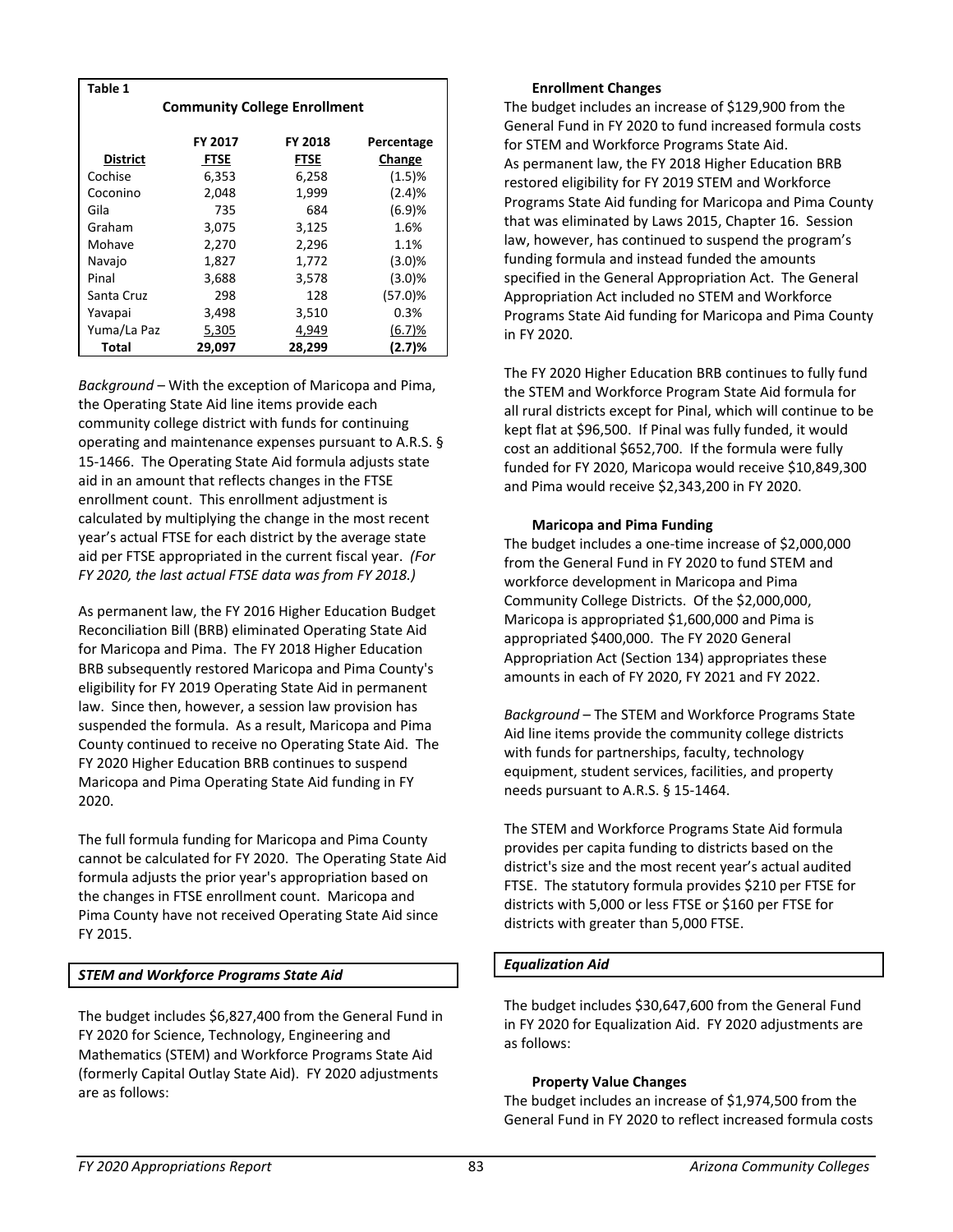for funding Equalization Aid due to assessed valuation changes. Detail of specific district changes is shown in *Table 2*.

| Table 2                              |              |                    |              |  |  |
|--------------------------------------|--------------|--------------------|--------------|--|--|
| FY 2020 Equalization Funding Changes |              |                    |              |  |  |
|                                      |              |                    |              |  |  |
|                                      |              | Year-over-         |              |  |  |
| <b>District</b>                      | FY 2019      | <b>Year Change</b> | FY 2020      |  |  |
| Cochise                              | \$5,848,200  | \$541,300          | \$6,389,500  |  |  |
| Graham                               | 15,717,800   | 788,400            | 16,506,200   |  |  |
| Navajo                               | 7,107,100    | 644,800            | 7,751,900    |  |  |
| Total                                | \$28,673,100 | \$1,974,500        | \$30,647,600 |  |  |

*Background* – The Equalization Aid line items provide additional state aid to community college districts with property tax bases that are less than the minimum assessed value specified in A.R.S. § 15-1402. Under the Equalization Aid formula, the minimum assessed valuation is revised by the average change in actual assessed valuation for the most recent year for all rural districts with populations of less than 500,000 persons. For the FY 2020 Equalization Aid formula calculation, the minimum assessed valuation increased 4.1% to approximately \$1.4 billion. *(See Table 3 for the calculation of the growth rate.)* 

| Table 3         |                                   |                    |          |
|-----------------|-----------------------------------|--------------------|----------|
|                 | <b>Equalization Growth Factor</b> |                    |          |
|                 | for Tax Years (TY) 2017-2018      |                    |          |
|                 |                                   |                    | TY 2017- |
|                 | <b>TY 2017</b>                    | <b>TY 2018</b>     | 2018     |
| <b>District</b> | <b>Primary AV</b>                 | Primary AV         | % Growth |
| Cochise*        | Ś.<br>913,002,900                 | \$.<br>928,290,400 | 1.7%     |
| Graham*         | 192,589,700                       | 189,842,100        | (1.4)%   |
| Navajo*         | 821,107,800                       | 828,848,100        | 0.9%     |
| Coconino        | 1,648,531,000                     | 1,726,579,800      | 4.7%     |
| Mohave          | 1,739,751,600                     | 1,811,189,500      | 4.1%     |
| Pinal           | 2,239,027,300                     | 2,355,433,500      | 5.2%     |
| Yavapai         | 2,463,150,000                     | 2,599,537,800      | 5.5%     |
| Yuma/LaPaz      | 1,358,691,500                     | 1,401,182,900      | 3.1%     |
| <b>Total</b>    | \$11,375,851,800                  | \$11,840,904,100   | 4.1%     |
| Minimum AV      | \$1,339,876,700                   | \$1,394,677,700    | 4.1%     |

funding formula.

Equalization Aid is paid based on the difference between the minimum assessed valuation and the most recent actual assessed valuation for the district. Equalization Aid is calculated at the lesser of \$1.37 per \$100 of the district's assessed valuation or the district's levy rate.

As noted in *Table 3*, the average rural district assessed values all increased by 4.1% in TY 2017. In comparison, Cochise increased by 1.7%, Graham declined by (1.4)%,

and Navajo increased by 0.9%. Because their primary assessed value increased by less than the average rural district, Cochise, Graham, and Navajo qualify for more aid.

In any one year a district's equalization assistance will depend on 1) whether the district falls below the minimum threshold (\$1.39 billion in FY 2020), 2) whether the district's change in assessed value was less than the rural districts' average change, and 3) the applicable tax rate.

## *Rural Community College Aid*

The budget includes \$14,200,000 from the General Fund in FY 2020 for Rural Community College Aid. The FY 2020 adjustments are as follows:

## **One-Time Rural Funding**

The budget includes a one-time increase of \$14,200,000 from the General Fund in FY 2020 for aid to the 10 rural community college districts.

FY 2020 funding was allocated by Section 134 of the General Appropriation Act to the 10 rural community college districts based on each district's share of actual FY 2018 enrollment.

## *Rural County Allocation*

The budget includes \$3,420,800 from the General Fund in FY 2020 for Rural County Allocation. FY 2020 adjustments are as follows:

#### **Enrollment Increase**

The budget includes an increase of \$518,500 from the General Fund in FY 2020 to fund increased student enrollment.

*Background* – The Rural County Allocation line item facilitates payment to community college districts for students enrolled from counties that are not a part of an established community college district. If a county is not part of a community college district, it is responsible for the cost of their students attending community college in another county. A.R.S. § 15-1469.01 provides that the General Fund will pay the initial cost for these counties and then the state will withhold these counties' sales tax revenues to offset that cost; therefore, there is no net General Fund impact. The payments made on behalf of the counties are not included in county expenditure limits established in the Arizona Constitution. The county payments are partially offset by a state subsidy. *(See next line item.)*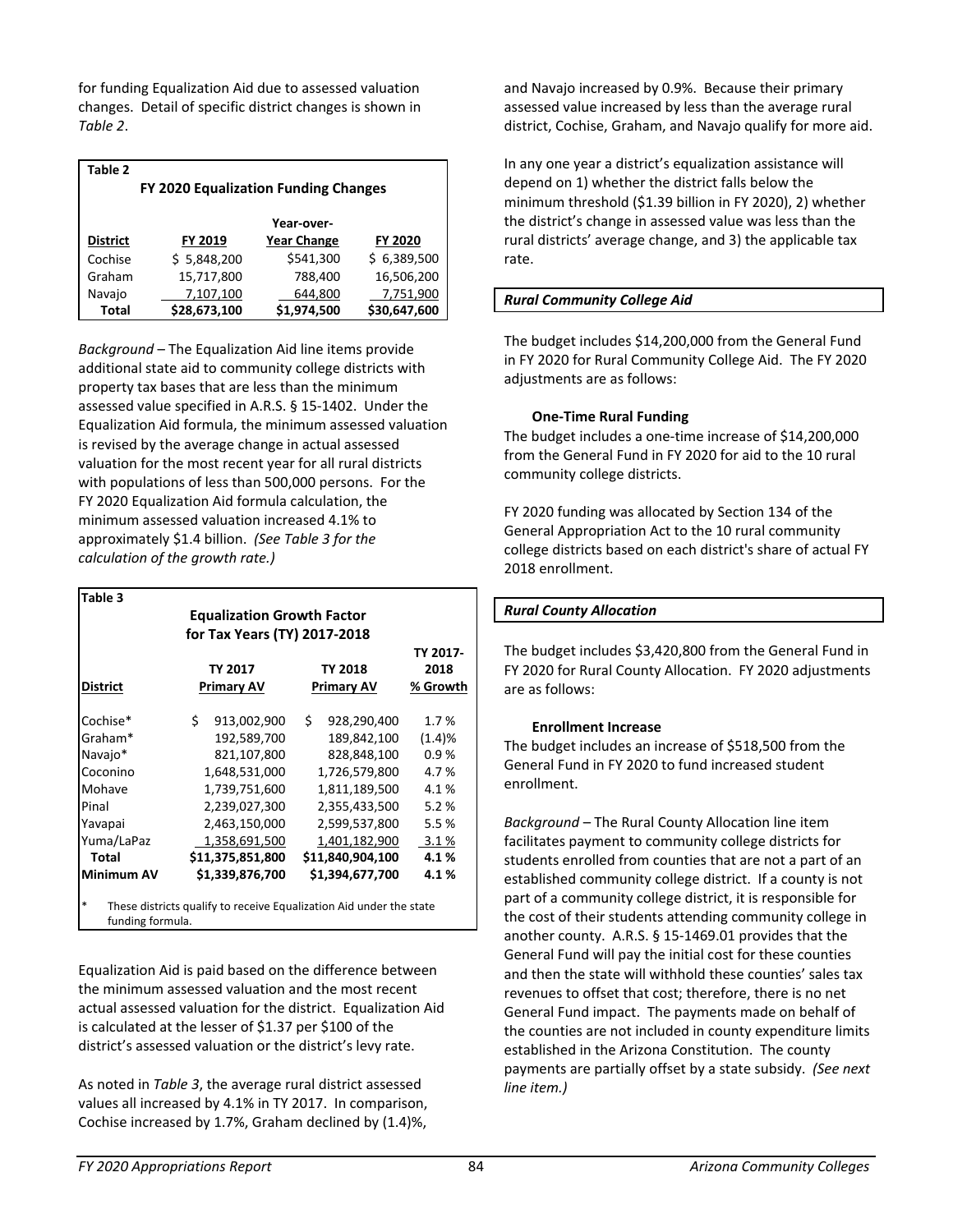Each year, the amount is determined by enrollment counts submitted to the JLBC Staff. The JLBC Staff is required by A.R.S. § 15-1469D to report the county withholdings to the Treasurer by May 15 for the upcoming fiscal year. In May 2019, the JLBC Staff reported the amount to be \$3,420,800 for FY 2020.

Monies for the Rural County Allocation are authorized by A.R.S. § 15-1469.01, and therefore do not appear in the General Appropriation Act.

## *Rural County Reimbursement Subsidy*

The budget includes \$1,273,800 from the General Fund in FY 2020 for Rural County Reimbursement Subsidy. This amount is unchanged from FY 2019.

This funding partially offsets the cost to counties that are not part of an established community college district. The funding is appropriated to Apache and Greenlee Counties. The budget allocates \$699,300 to Apache and \$574,500 to Greenlee.

## *Tribal Community Colleges*

The budget includes \$2,825,000 from the General Fund in FY 2020 for Tribal Community Colleges. This amount is unchanged from FY 2019.

The budget assumes a distribution of \$2,625,000 to the Navajo Nation, comprised of \$1,750,000 for Diné College, and \$875,000 for Navajo Technical College. For the Navajo Nation, the budget assumes the maximum amounts allowed under statute since a net of 15% of their current TPT revenues would exceed the statutory distribution limits as described below. The budget assumes \$200,000 for the Tohono O'Odham Community College in FY 2020 based on a projection of 10% of the collected TPT revenues from the reservation.

*Background* – This funding is limited to qualified tribes that instituted a compact with the state before September 1, 2017 to receive a portion of Transaction Privilege Tax (TPT) revenues for support of tribe's postsecondary institution(s). A.R.S. § 42-5031.01 allows any qualifying tribal community college to receive \$1,750,000, or 10% of the TPT revenues collected from all sources located on the reservation, whichever is less. A.R.S. § 42-5031.01 also allows any additional technical college located on the same reservation to receive \$875,000, or 5% of the TPT revenues collected from sources located on the reservation, whichever is less. Actual amounts for FY 2020 will depend on FY 2020 collections. Given the language of A.R.S. § 42-5031.01,

these monies do not appear in the General Appropriation Act.

The state has compacts with the Navajo Nation and the Tohono O'Odham Nation. Laws 2016, Chapter 148 set a 20-year term for compacts entered into by a qualified tribe and the Executive; a compact can be renewed during the fourth year prior to the compact's expiration for an additional term of 20 years or more. The renewal requires JLBC review.

The initial compact for Diné College was signed October 19, 1999, and the JLBC Committee favorably reviewed a 10-year renewal term in April 2009. The compact was amended to include Navajo Technical College in February 2014, and renewal was extended until June 30, 2020. On June 1, 2018, the Executive and the Navajo Nation signed a 20-year compact for the 2 institutions that is effective from July 1, 2020 to June 30, 2040; the next JLBC review would be in 2036.

The Tohono O'Odham entered into an initial compact with the Executive in 2017; the next JLBC review would be in 2033.

## *Additional Gila Workforce Development Aid*

The budget includes \$200,000 from the General Fund for Additional Gila Workforce Development Aid in FY 2020. This amount is unchanged from FY 2019.

*Background* – As a provisional community college district, Gila County is not eligible for a \$200,000 annual Workforce Development allocation from Proposition 301 monies *(see A.R.S. § 42-5029)*. In FY 2018, the General Appropriation Act provided an additional one-time appropriation of \$50,000 for this purpose.

#### *Diné College Remedial Education*

The budget includes \$1,000,000 from the General Fund in FY 2020 for Diné College Remedial Education. FY 2020 adjustments are as follows:

#### **Diné College Remedial Education**

The budget includes an increase of \$1,000,000 from the General Fund in FY 2020 for Diné College. A footnote in the General Appropriation Act requires the Dine board of regents to submit a report by October 15, 2020 that details the course completion rate for students who received remedial education during the 2019-2020 academic year.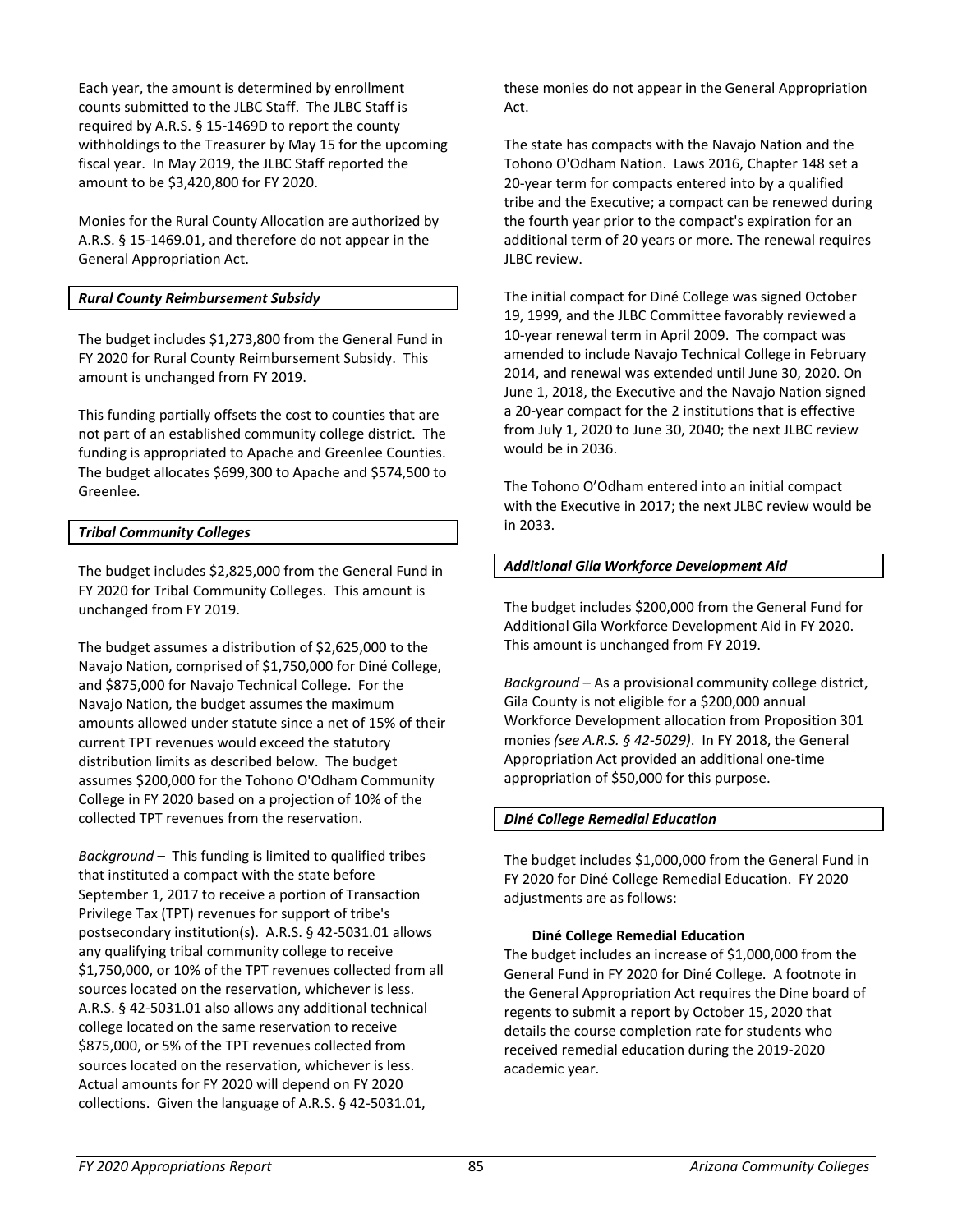#### *Maricopa Health Care Specialty Expansion*

The budget includes \$5,800,000 from the General Fund in FY 2020 for Maricopa Health Care Specialty Expansion. FY 2020 adjustments are as follows:

#### **One-Time Funding**

The budget includes a one-time increase of \$5,800,000 from the General Fund in FY 2020 for costs associated with the expansion of the health care specialty program in the Maricopa County Community College District.

This funding is expected to double the enrollment capacity at the Paradise Valley Community College's Integrated Health Science Center. The expansion would focus on 6 specialty areas: operating room, emergency care, telemetry, oncology, intensive care unit, and home care.

#### *Pima Aviation Center Expansion*

The budget includes \$15,000,000 from the General Fund in FY 2020 for Pima Aviation Center Expansion. FY 2020 adjustments are as follows:

#### **One-Time Funding**

The budget includes a one-time increase of \$15,000,000 from the General Fund in FY 2020 for costs related to the expansion of the Pima Community College District Aviation Center.

This appropriation funds the construction of a new hangar, 5 classrooms, additional lab space, and offices. This expansion is expected to double the program's student capacity.

#### *Other Issues*

#### *Statutory Changes*

The Higher Education BRB makes the following statutory changes:

- As session law, continue to suspend the Operating State Aid funding formula in FY 2020 for Maricopa and Pima Counties.
- As session law, continue to suspend Science, Technology, Engineering and Mathematics and Workforce Programs funding formula for FY 2020 and specify the funding in the General Appropriation Act, which for Pinal would again equal \$96,500.
- As permanent law, prohibit community college district employees from being compensated for work

performed on behalf of an elected employee representative organization.

#### *Long-Term Budget Impacts*

As part of the budget's 3-year spending plan, the Arizona Community College General Fund costs are projected to increase by \$2,583,100 in FY 2021 above FY 2020 and \$2,802,900 in FY 2022 above FY 2021. These estimates assume:

- Flat enrollment growth (so no change in costs for Operating State Aid or STEM and Workforce Programs State Aid for FY 2020 and FY 2021).
- No funding changes for Operating State Aid or STEM and Workforce Programs State Aid for Maricopa, Pima, and Pinal County.
- An increase of \$2,583,100 for Equalization Aid in FY 2021 and \$2,802,900 in FY 2022. These estimates assume Net Assessed Value (NAV) growth of 4.9% in FY 2020 and FY 2021 based on the state-wide average. The counties receiving aid would see a 2.3% increase in FY 2020 and 2.4% NAV increase in both years for the counties that receive Equalization Aid. This would cause NAV in those districts to grow farther from the statewide NAV average for rural counties in both years, entitling them to more Equalization Aid in both years.

#### *Community College Revenue Sources*

In addition to state General Fund monies, Arizona's community colleges receive revenues from a number of other sources, including student tuition and fees, local property taxes, grants, and other monies generated by the colleges. Of the total, the community colleges receive 2.9% of their revenues (excluding bond proceeds) from state aid.

For FY 2019, base operating revenues from all sources are estimated to be \$1,738,467,300, which would be an increase of 3.9% from FY 2018. *(See Table 4 for a summary of FY 2019 total revenue estimates.)*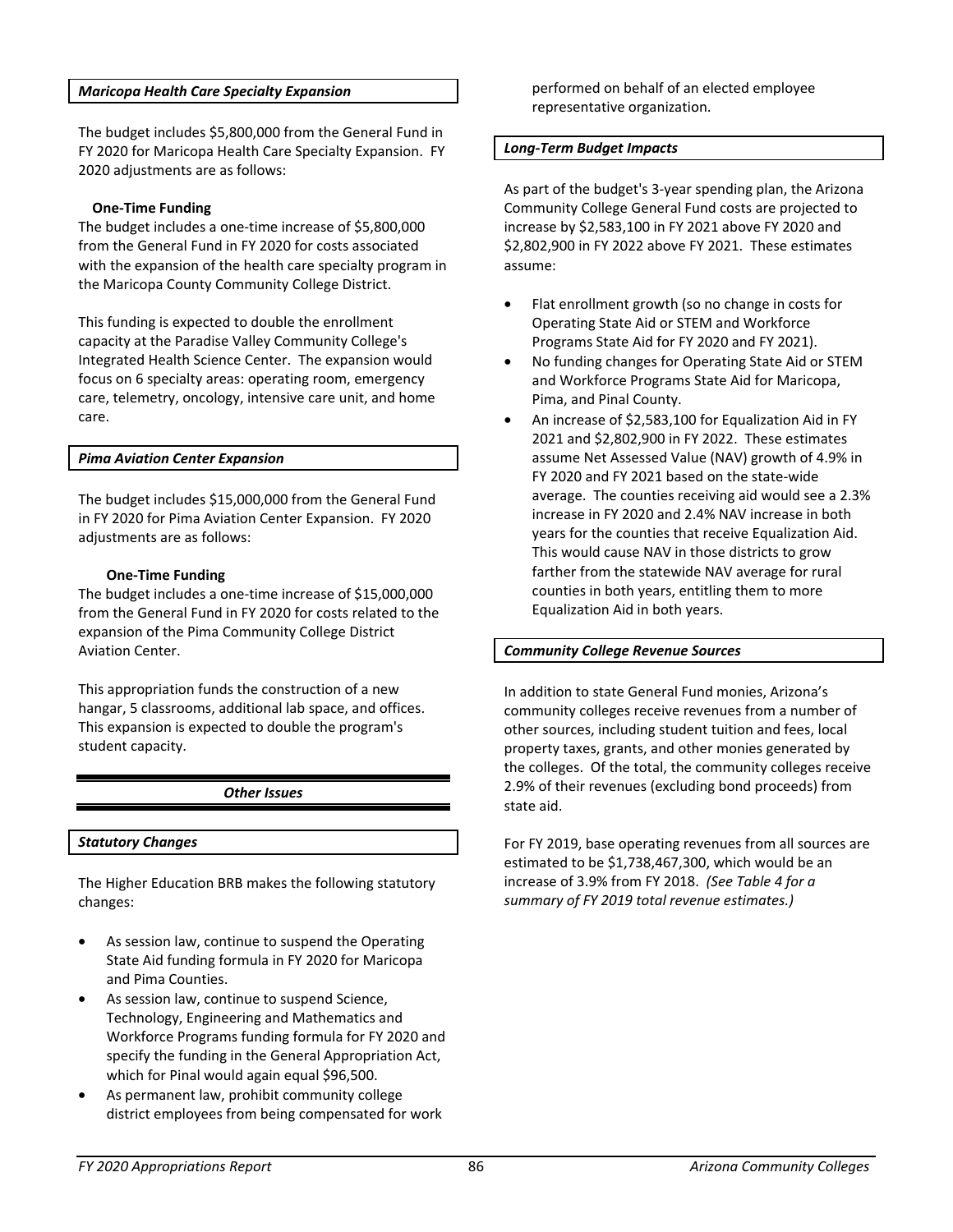**Table 4**

#### **Total Estimated Community College Revenues – FY 2019**

|                          |                  |                     |               |               |                     |                 |                 | % Change |
|--------------------------|------------------|---------------------|---------------|---------------|---------------------|-----------------|-----------------|----------|
|                          |                  |                     | Property      |               |                     | FY 2019         | FY 2018         | from     |
| <b>District</b>          | <b>State Aid</b> | <b>Tuition/Fees</b> | Taxes         | Grants        | Other $\frac{1}{2}$ | Total $^{2/}$   | Total $3/$      | FY 2017  |
| Cochise                  | \$11,536,300     | \$9,726,700         | 22,300,300    | 12,879,000    | \$1,205,800         | \$57,648,100    | \$51,864,400    | 11.2%    |
| Coconino                 | 2,164,800        | 7,845,200           | 10,288,000    | 5,394,400     | 1,018,300           | 26,710,700      | 25,722,400      | 3.8%     |
| Gila <sup>4</sup>        | 471,100          | 0                   | 4,725,200     | 375,000       | 325,000             | 5,896,300       | 5,836,500       | 1.0%     |
| Graham                   | 18,710,100       | 8,539,800           | 6,316,000     | 9,541,600     | 9,971,500           | 53,079,000      | 46,026,600      | 15.3%    |
| Maricopa                 |                  | 239,207,400         | 555,988,400   | 199,719,900   | 50,345,600          | 1,045,261,300   | 1,009,481,200   | 3.5%     |
| Mohave                   | 1,599,600        | 9,105,900           | 24,291,700    | 8,566,200     | 853,000             | 44,416,400      | 43,240,700      | 2.7%     |
| Navajo                   | 9,026,200        | 4.860.000           | 15,055,200    | 5,657,400     | 2,282,900           | 36,881,700      | 35,831,700      | 2.9%     |
| Pima                     |                  | 48.772.000          | 116,532,800   | 48,630,000    | 6,820,200           | 220,755,000     | 208,225,900     | 6.0%     |
| Pinal                    | 1,604,300        | 11,675,000          | 43,853,400    | 16,007,500    | 2,040,000           | 75,180,200      | 90,905,200      | $-17.3%$ |
| Santa Cruz <sup>4/</sup> | 146,500          | 10.000              | 1,621,500     | 45,100        | 16,500              | 1,839,600       | 1,782,300       | 3.2%     |
| Yavapai                  | 1,288,900        | 11,355,000          | 50,403,300    | 12,945,200    | 8,955,900           | 84,948,300      | 78,155,400      | 8.7%     |
| Yuma/La Paz              | 3,456,600        | 13,133,800          | 35,977,600    | 25,156,900    | 8,125,800           | 85,850,700      | 75,873,200      | 13.2%    |
| Total                    | \$50,004,400     | \$364,230,800       | \$887,353,400 | \$344,918,200 | \$91,960,500        | \$1,738,467,300 | \$1,672,945,500 | 3.9%     |

\_\_\_\_\_\_\_\_\_\_\_\_ Includes auxiliary programs, interest income, workforce development funds, and transfers.

2/ Total revenues do not include bond proceeds or district fund balances. Including these amounts total revenues are estimated to be \$2,051,396,800 for FY 2019.

3/ Total revenues do not include bond proceeds or district fund balances. Including these amounts total revenues are \$1,737,121,800 for FY 2018. 4/ Gila Provisional Community College contracts with Graham County's Eastern Arizona College in order to provide degree programs. Therefore, Gila's tuition and fee revenues are collected by Graham according to their contract agreement. Santa Cruz Provisional Community College contracts with Pima County's Community College in order to provide degree programs. Therefore, Santa Cruz's tuition and fee revenues are collected by Pima according to their contract agreement.

**Table 5**

| Community College Tax Rates - FY 2019 |         |           |          |                                      |  |
|---------------------------------------|---------|-----------|----------|--------------------------------------|--|
|                                       | Primary | Secondary | Combined | % Change<br>Combined<br>Rate<br>from |  |
| <b>District</b>                       | Rate    | Rate      | Rate     | FY 2018                              |  |
| Cochise                               | \$2.40  | \$0.00    | \$2.40   | 1.2%                                 |  |
| Coconino                              | 0.47    | 0.12      | 0.60     | $-3.0%$                              |  |
| Gila                                  | 0.96    | 0.00      | 0.96     | 2.3%                                 |  |
| Graham                                | 3.33    | 0.00      | 3.33     | 6.0%                                 |  |
| Maricopa                              | 1.17    | 0.20      | 1.38     | $-2.4%$                              |  |
| Mohave                                | 1.34    | 0.00      | 1.34     | $-0.1%$                              |  |
| Navajo                                | 1.82    | 0.00      | 1.82     | 0.5%                                 |  |
| Pima                                  | 1.40    | 0.00      | 1.40     | 0.7%                                 |  |
| Pinal                                 | 2.18    | 0.19      | 2.36     | $-7.1%$                              |  |
| Santa Cruz                            | 0.49    | 0.00      | 0.49     | $-1.0%$                              |  |
| Yavapai                               | 1.76    | 0.19      | 1.95     | $-1.8%$                              |  |
| Yuma/La Paz                           | 2.22    | 0.35      | 2.57     | 3.2%                                 |  |

Property taxes are the single largest revenue source for the community colleges, accounting for 51% of their revenues. There are 2 types of property taxes: primary and secondary. For the community colleges, primary property taxes are levied for operating purposes and secondary property taxes are levied to pay for capital outlay expenses. Both taxes are levied on limited property values. Each community college district determines its primary and secondary property tax rates. *(See Table 5 for a summary of FY 2019 property tax rates.)* 

In 2012, Proposition 117 capped annual property value increases on any single parcel of real property to 5% starting in FY 2016 (*see the FY 2017 Appropriations Report for more information*). The existing 2% "levy limit" remains in place. Under A.R.S. § 42-17051, community colleges are allowed to collect 2% more in property tax revenues annually, not including revenue from new construction.

Any increase over 2% requires voter approval, unless the district has foregone increases in prior years and consolidates those increases into a single year.

The community colleges also collect tuition and fees from enrolled students. These collections account for approximately 21.0% of total revenues. Tuition and fees are assessed on a per credit hour basis. FY 2019 weighted average tuition (weighted for each district's proportion of the statewide FTSE count) is \$2,550 if a full-time student attends for 30 hours a year. The FY 2019 amount represents an increase of 0.1% from FY 2018. *(See Table 6 for FY 2019 resident tuition and fee rates.)* 

Community colleges also receive grants and "other" revenue from a variety of sources. Combined, they account for approximately 19.8% of community college revenues. Grants traditionally come from the federal government, including: the U.S. Department of Education, Small Business Administration, National Science Foundation, and Health and Human Services.